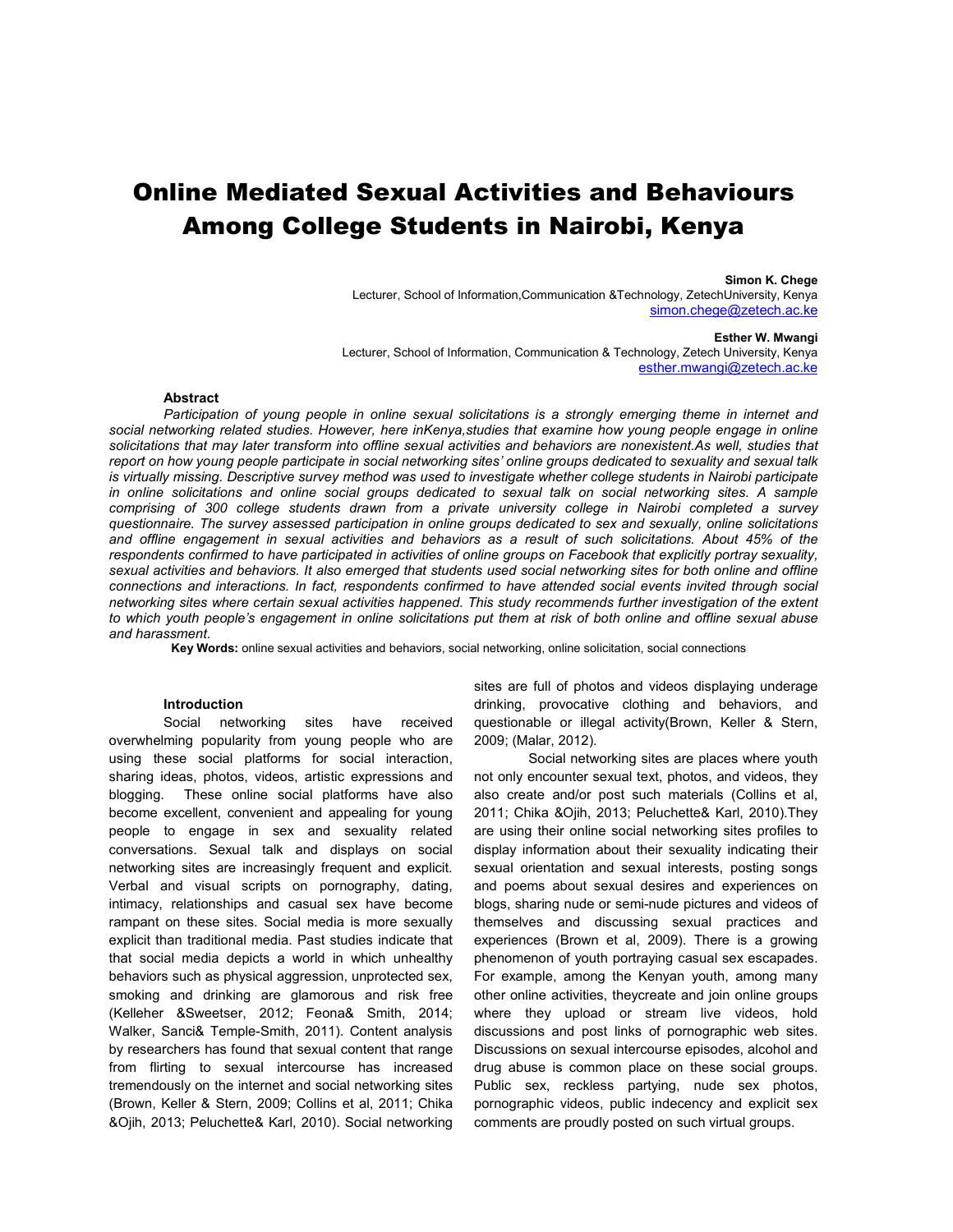Social networks also allow users to enhance their social connections. Users may search for people they are interested in and compile a list of friends or contacts. For example in WhatsApp, young people can use the contact list to share information and comments on various issues. On these social connections young people share photos and videos that describe their online and offline activities and this facilitates both online and offline interactions (Tham& Ahmed, 2011; Karlan&Raffler, 2013; Grimus, 2014; Schrock, 2015). Findings on Facebook use shows that online social networking interactions spill over into real life (Barkhuus&Tashiro, 2012). This suggests an overlap between the young people's online and offline interactions. We therefore anticipate young people to extend their online sexual related discussions into the physical world. Young people experience both online and offline social worlds as "mutually constituted" (Evers et al, 2013). Young people hook up through friend requests and sometimes indulge in sex after meeting online or continue dating. Young people are using their online networks to extend friendships that they navigate in their familiar offline contexts of school, religious organizations, sports and other physical social interactions.

Studies have linked frequent and prolonged exposure to sexual content in social media to negative effects on aspects of social behavior and attitudes. Heavy consumers of online sexual media are likely to be preoccupied with sex and hold misconceptions that sex is common and normal among their peers which is not actually the case (Kelleher & Sweetser,2012; &Meyl, 2015; Manganello, et al, 2010) . Conversely, such youth are likely to have less or no respect for social norms and values on sexuality and sexual behaviors. Researchers have found youth who are exposed to uncensored high dosages of sexual content to be more likely to initiate sexual activity than their other counterparts (Primack et al, 2009; Martino et al, 2009; Voeten&Remes, 2011).

Despite the popularity of social networking among young people in Kenya, there is very little accompanying research to understand how these technologies have changed their social environment and online and offline social interactions. Most of the studies on online sexual solicitations and subsequentoffline behaviors have been conducted in the Western countries yet young people in Kenya aresaid to use their online social networks to navigate both online and offline worlds besides displaying information about their sexual orientation and sexual interests. Kenyan youth postsongs and poems about their sexual desires and experiences on blogs, share nude or semi-nude pictures and videos of themselves on social networking sites and via mobile phones (sexting) and discuss sexual practices

and experiences on these platforms. They also 'like' and post comments on social groups dedicated to posts and comments on reckless partying, alcohol and drugs use, casual sex escapades, prostitution, homosexuality, lesbianism and public nudity. Such online social groups include*Mpasho*, *Team Mafisi, HagaZa MothersUnion*, *African booty* among others.

It is also believed that young people are using social media to promote online prostitution. For example they hook up through friend requests on Facebook and other social platforms such as Whataspp and sometimes indulge in sex after meeting offline or continue dating. A glance at websites dedicated to online prostitution such as *Match.com* and *Adultfriendfinder.com* reveal photos of desperate youth who have uploaded nude photos with an aim of attracting those interested in engaging in sexual activities. Scholars have documented how online sexual activities such as online pornography and online relationships affect sex, sexuality, attitudes and behaviors of the young people (Bale, 2011; Samson &Grabe, 2012; Pascoe, 2011)

There are virtually no studies conducted tobetter understand how young people in Kenya use social networking sites to engage in online prostitution, online solicitation and subsequent sexual behaviors. This study sought to determine the extent to which college students in Nairobi use social networking sites to engage in online solicitation and offline sexual activities and behaviors as a result of such solicitations and whether they participate in activities of social networking sites groups dedicated to portraying sexual related activities. This study will add on the available literature relating to youth online sexual interactions, behaviors and activities.

#### **Research Objectives**

The aim of this study was to investigate whether young people engaged in online solicitations and offline sexual activities that followed and whether they participated in online groups and activities dedicated to portrayals of sexuality and sexual related activities and behaviors. Consequently, two research objectives were formulated for this study: (a)To investigate whether college students in Nairobi use social networking sites to facilitate both online and offline interactions that are likely to result to offline sexual activities. (b) To investigate whether college students in Nairobi joined and participated in activities of social groups and organizations that are dedicated to sexual portrayals, sexuality, sexual activities and/or relationships.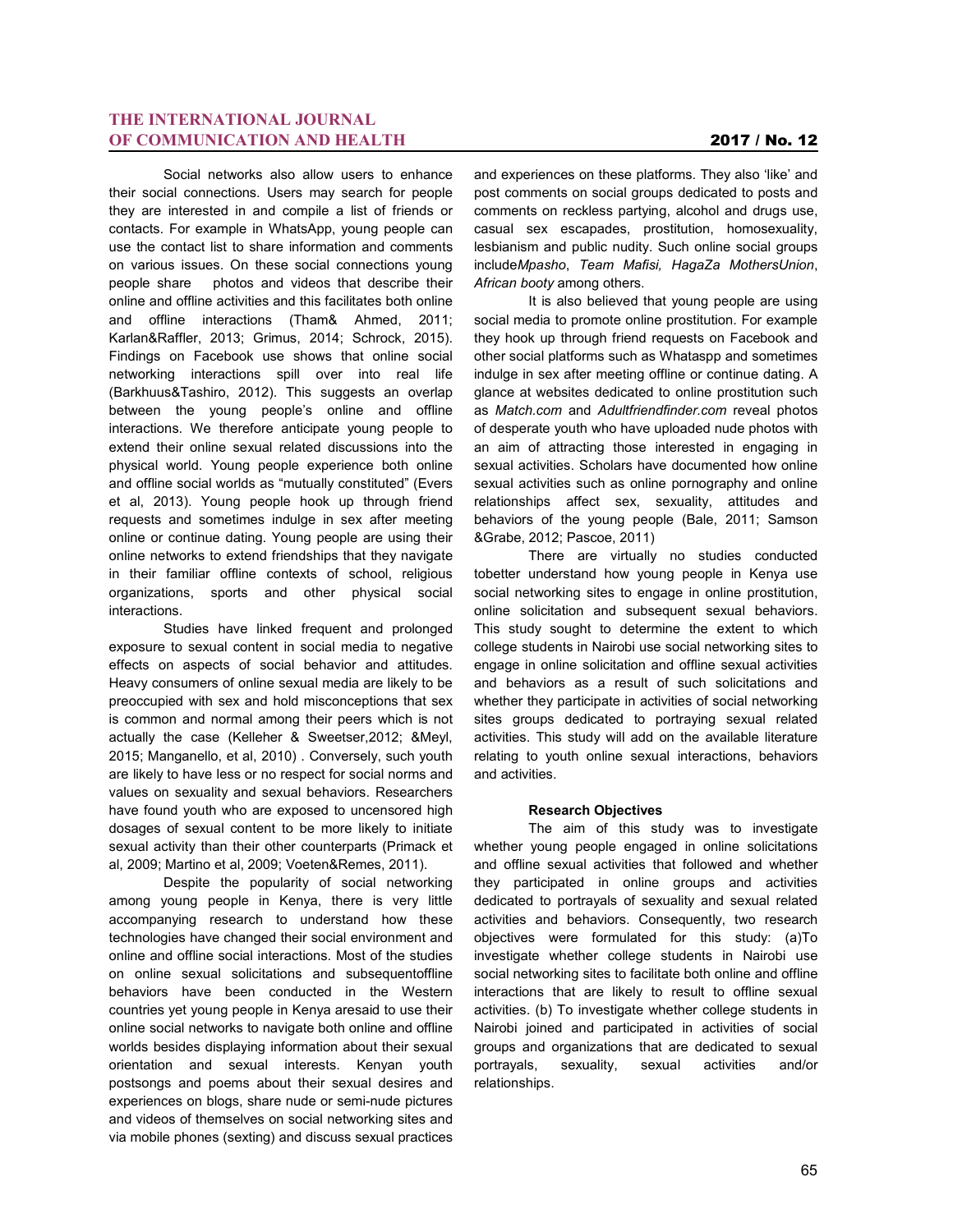#### **Research Methodology**

This paper is prepared from results of an academic study that was conducted in 2013 to explore exposure and consumption of sexual content in the social media including sexual talk, sexual images and/or videos, online and offline sexual behaviors, memberships and participation in erotic online groups. Specifically the study aimed at unraveling the extent to which college students in Nairobi were exposed and consumed portrayed and mediated sexual content on social networking sites.

To achieve the objectives of the study, descriptive survey design was used that involved the use of a questionnaire to collect data from a group of college students. The questionnaire assessed use of social networking sites, online and offline sexual activities. The questionnaire was administered to a sample of students drawn from a private university college situated in Nairobi, Kenya.Stratified random sampling technique was used to obtain a sample of 300 respondents of both genders out of student population of about 3500 students. The questionnaires were administeredby the research directly to the respondents and collected immediately the respondent provided the required responses. The questionnaire took the respondents about ten minutes to complete. Since the questionnaire was short and the researchers collected them immediately the respondent finished filling in, the completion rate was almost 100 percent. Before the actual questionnaire was used, prior pilot study had been conducted in a similar college in Nairobi. Results of the pilot study were used to improve on the questionnaire's readability and comprehension ability. After all the data was collected, data cleaning was done and the consistent data was coded and feed into the computer to aid in analysis using Statistical Package for the Social Sciences (SPSS). Data already entered in SPSS was subjected to descriptive statistics analysis and information presented by frequencydistributions and percentages.

#### **Theoretical Approach**

A number of models and theories that examine teens' engagement in online sexual communication consistently recognize the importance of understanding the role of peers and online peer group dynamics in explaining online sexual communication behaviors (Bond, 2010; Lippman& Campbell, 2012; Ringrose et al., 2012). Steele and Brown's Media Practice Model (Brown, 2000; Steele, 1999; Steele &Brown, 1995) is one of the many theoretical frameworks that underscores the importance of peer group dynamics while exploring the relationship between media uses and effects on young people's sexual development, behaviors and activities. In this model, it is presumed that social context (e.g peers) besides other developmental and demographic characteristics (e.gsexual maturation, age, sexual identity) and psychological factors (e.g self-esteem, self-efficacy, perceived peer pressure, need for peer popularity, peer acceptance, social recognition) cumulatively influence young peoples' social and sexual perceptions. Such perceptionslater affectteens' selection of sexual media messages, interactions, application and the impact they may have on their everyday lives. Media messages are an important influence on the lives of the young people and information from such message also influences choices they make in life and media they choose to use (Escobar-Chaves et al, 2005). Creation and distribution of sexual content on social media, online sexual interactions, online solicitations and other similar communication practices which are rampant among adolescents can therefore be conceptualized by examining the role of peers and online peer group dynamics.

## **Presentation of the Findings** *Demographic characteristics of the respondents*

Age and gender are important demographic characteristics in social media use related studies. From the findings as indicated in table 1, 47.7%) of the respondents were males, while 157 (52.3%) were females.

|  |  | Table 1 Respondents' demographic characteristics |
|--|--|--------------------------------------------------|
|--|--|--------------------------------------------------|

|        | $\ldots$     |         |       |       |       |         |        |
|--------|--------------|---------|-------|-------|-------|---------|--------|
| Gender |              |         | Age   |       |       |         | Total  |
|        |              | $16-19$ | 20-23 | 24-27 | 28-31 | Over 32 |        |
| Male   | Frequency    | 37      | 94    | 9     |       |         | 143    |
|        | % percentage | 25.9%   | 65.7% | 6.3%  | 2.1%  | $.0\%$  | 100.0% |
| Female | Frequency    | 50      | 89    | 10    | 6     | 2       | 157    |
|        | % percentage | 31.8%   | 56.7% | 6.4%  | 3.8%  | 1.3%    | 100.0% |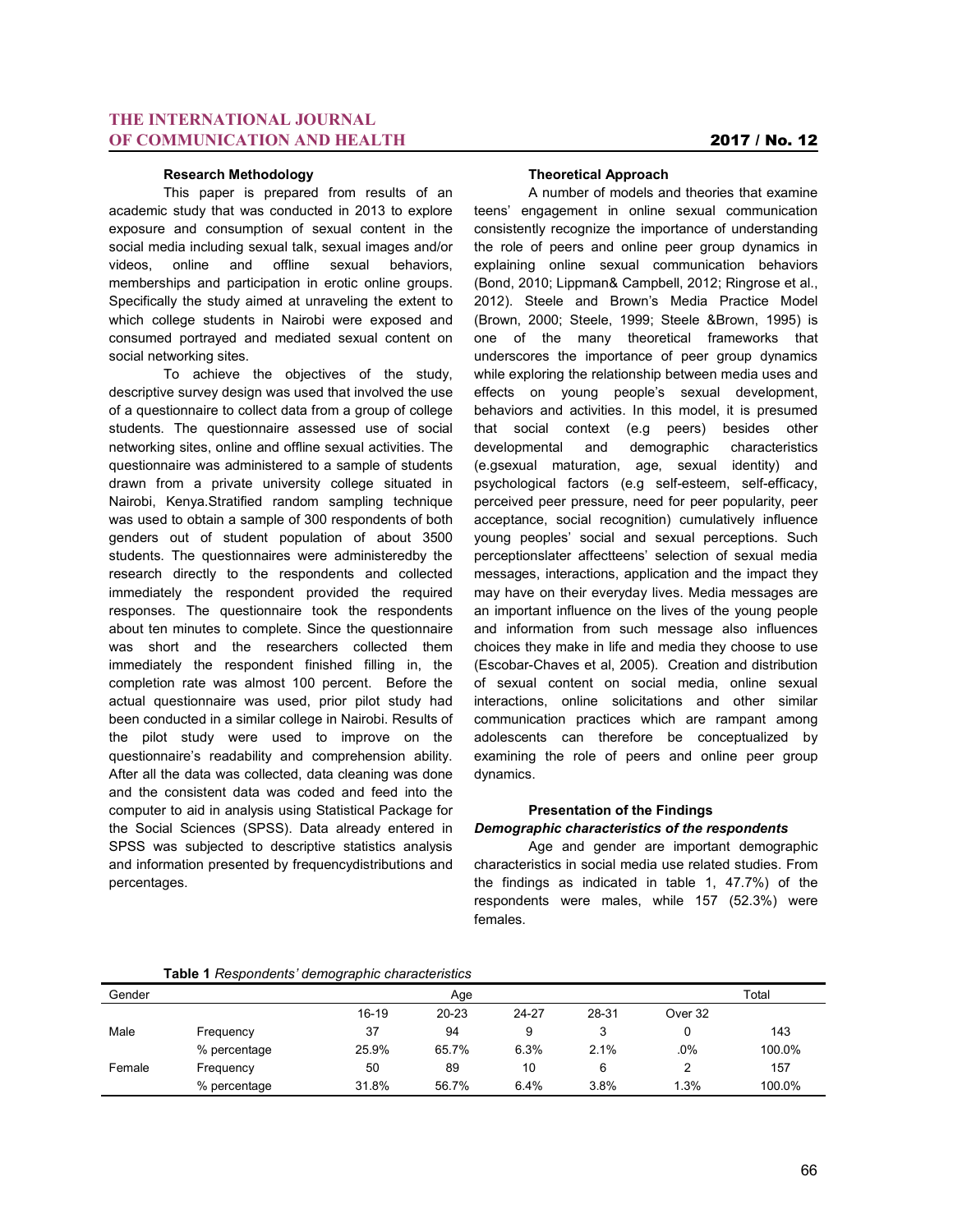Majority of the respondents (61.0%) were between 20-23 years old while 29.0% were between 16- 19 years old. 6.3% were between 24-27 years, 3,0% were in the age bracket 38-31 years and only 07% of age over 32 years. The ages between 16-24 years constitute the 90% of the total number of respondents and this confirms that college students are young people within the age category targeted by this research.

### *Online and offline social connections*

One of the questions was used to find out whether friends who met through online social connections later met offline. Table 2 shows that the proportion of those who met through online network connections and later met offline comprised of the majority (67%) respondents.

| Table 2 Respondent's responses on online and offline affiliations |  |  |  |
|-------------------------------------------------------------------|--|--|--|
|-------------------------------------------------------------------|--|--|--|

| Friends met online and later met in real world? | Frequency | %   |
|-------------------------------------------------|-----------|-----|
| Yes                                             | 201       | 67% |
| No                                              | 99        | 33% |

This clearly shows that young people are negotiating both online and offline connections using social networking sites. The most popular online social activity among young people consist of connections with friends whom they interact with by sending each other messages, chatting, communicating with girl friend or boyfriends on and off college. The connections between online and offline are supported by our earlier findings that most respondents spent more time interacting with friends met online and offline (Barkhuus&Tashiro, 2012)

#### *Online and offline sexual activities*

Research finding have revealed that young people who use social networking sites have strong

offline affiliations and just use online platforms to engage in online activities to supplement their offline life engagements (Karlan&Raffler, 2013; Grimus, 2014). To examine students online and offline sexual behaviors,the researcher asked questions that sought answers on whether online social networks were used to negotiate both online and offlinesocial contexts. These questions sought to seek information on the association between activities in both contexts, more specifically whether social networking sites were used as tools to make contacts with people online in order to engage in sexual activities offline.

| Table 3 Respondents' responses on online and offline affiliations |  |  |  |
|-------------------------------------------------------------------|--|--|--|
|-------------------------------------------------------------------|--|--|--|

|           |           | Have you ever invited friends to social event<br>through SNSs | Have you ever been invited by friends to social event through<br><b>SNSs</b> |              |  |
|-----------|-----------|---------------------------------------------------------------|------------------------------------------------------------------------------|--------------|--|
|           | Frequency | % Percentage                                                  | Frequency                                                                    | % Percentage |  |
| Yes       | 183       | 61.0                                                          | 252                                                                          | 84.0         |  |
| <b>No</b> | 117       | 39.0                                                          | 48                                                                           | 16.0         |  |
| Total     | 300       | 100.0                                                         | 300                                                                          | 100.0        |  |

As indicated in**table 3**, the respondents (61.0%) who agreed that they had used social networking sites to invite friends to offline social event were more than those who disagreed (39.0%). The percentage of the respondents who had been invited by friends to social events through Social Networking Sites (84%) was also higher than of those who had not.

Results on the examination of the frequency of sexual behavior measured in terms of online and offline

interactions are represented in **table 4**. The results which are analyzed in terms of gender show that 35.3% of the sample had attended an offline social event invited through social networking sites where kissing occurred.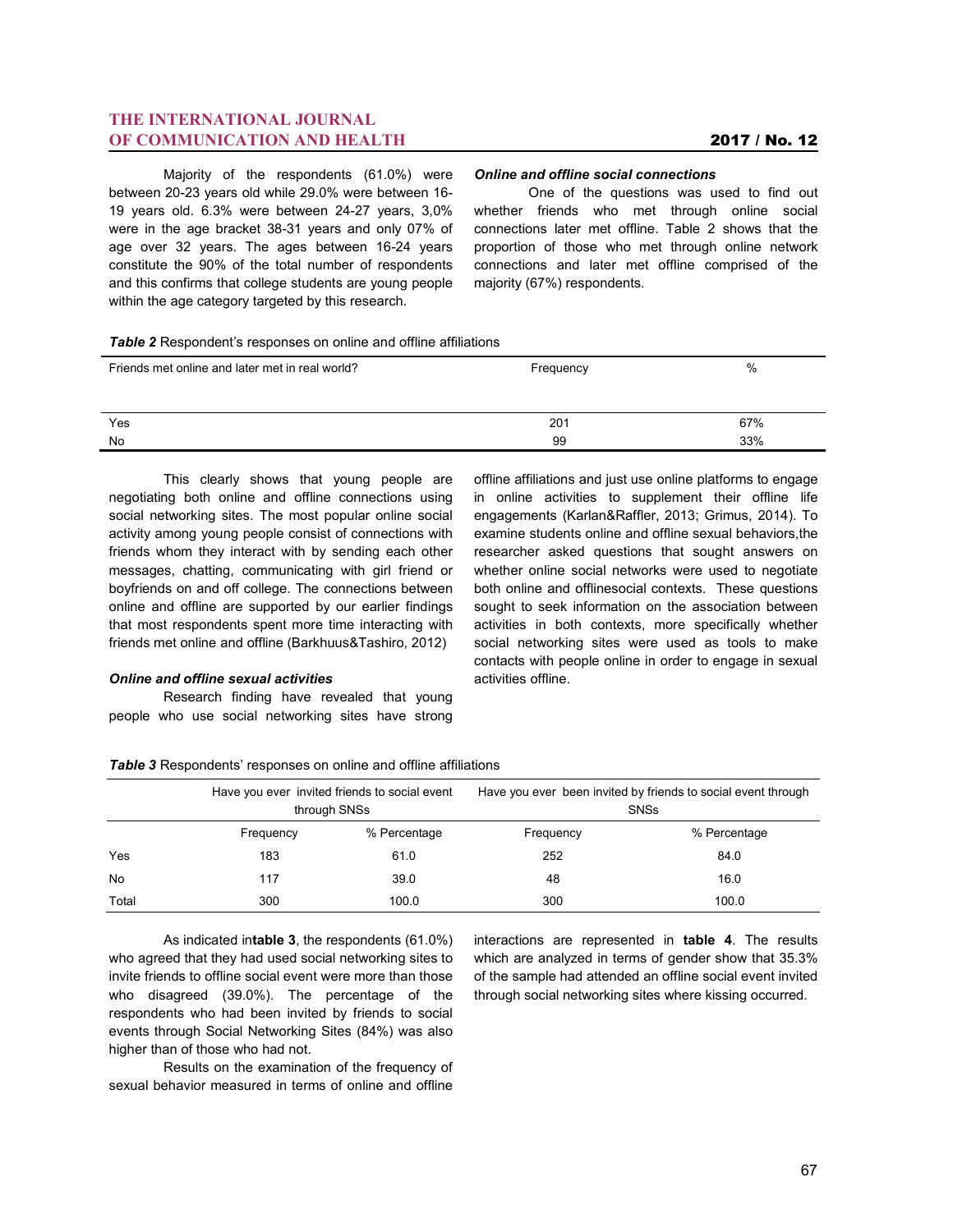| <b>Table 4</b> Respondents' responses on online and offline interactions               |           |            |              |            |  |  |
|----------------------------------------------------------------------------------------|-----------|------------|--------------|------------|--|--|
| Have you ever attended a social event invited through SNSs that any of these happened? |           |            |              |            |  |  |
|                                                                                        | Male      |            |              | Female     |  |  |
| Sexual behaviors                                                                       | Yes       | No         | Yes          | No         |  |  |
|                                                                                        |           |            |              |            |  |  |
| a)Kissing                                                                              | 57(19.0%) | 86(28.7%)  | 49(16.3%)    | 108(36.0%) |  |  |
| b)Sexual intercourse                                                                   | 34(11.3%) | 109(36.3%) | $16(5.3\%)$  | 141(47.0%) |  |  |
| c)Dancing                                                                              | 98(32.7%) | 45(15.0%)  | 102(34.0%)   | 55(18.3%)  |  |  |
| d)taking drugs or alcohol happened                                                     | 73(24.3%) | 70(23.3%)  | $60(20.0\%)$ | 97(32.3%)  |  |  |
| e) sleeping out happened                                                               | 71(23.7%) | 72(24.0%)  | 52(17.3%)    | 105(35.0%) |  |  |
|                                                                                        |           |            |              |            |  |  |

More males (19.0%) experienced this than females (16.3%). About 16% of the respondents (11.3% males and 5.3% females) replied that they had attended social events invited through Social Networking Sites where sexual intercourse occurred but the majority (83.4%) replied no. The majority (66.7%) of the respondents replied that they had attended a social event where dancing occurred against 33.3% of the respondents who gave a negative reply. About 43% of the participants confirmed to have attended offline public gathering where taking drugs or alcohols happened and 41% confirmed to have gone to such events where all or some of those in attendance slept out.

#### *Erotic Online groups*

Respondents were asked questions to determine whether they were members of online groups that were known to display explicit sexual content and how often they participated in the activities (read and posted comments, videos and or photos on the profiles) of these online groups. Respondents confirmed being members of online groups on Facebook that explicitly portrayed sexual videos and images. About45% of the respondents reported to have participated in the activities of these online groups. **Table 5** represents some of these groups and their membership frequencies.

**Table 5** *Respondents' responses on erotic online group membership*

| Erotic Social Group                                                   | Male | Female | Total | %     |
|-----------------------------------------------------------------------|------|--------|-------|-------|
| Nairobi club exposed stories and pictures you won't believe           | 50   | 37     | 67    | 29%   |
| Mathare University of Insane Creativity                               | 45   | 34     | 79    | 26.3% |
| Haga Za Mothers Union                                                 | 31   | 23     | 54    | 18%   |
| Campus Divas for Rich Men                                             | 29   | 27     | 56    | 18.6% |
| Nairobi Exposed-Criminal investigation department & undercover police | 39   | 33     | 72    | 24%   |

Online groups that reported majority of members were Nairobi *club exposed stories and pictures you won't believe* (29*%), Mathare University of Insane Creativity* (26.3%) and *Nairobi Exposed-Criminal investigation department & undercover police* (24.0%). *HagaZa Mothers Union (18.0%)* and *Campus Divas for Rich Men (18.6%)* had almost the same membership.

#### **Disscusions**

Analysis of the results revealed that college students used social networking sites for both online and offline connections and interactions **(Table 4**). Respondents confirmed to have attended social events invited through social networking sites where sexual activities and risky sexual behaviors occurred. This demonstrates that social networking tools are used by college students to facilitate both online and offline interactions that likely to result to engagement in dangerous sexual activities.Of particular interest is the ability of the social networking sites to offer a media- rich interaction between young people. Social media allows young people to experience social interactions at a more active sense than the traditional media. Young people can easily identify and engagein social interactions that may ignite or reinforce engagement in risky sexual behaviors. A number of researchers have focused on the risks associated with online solicitedrelationships (Guan &Subrahmanyam, 2009). Online solicitation is heightened in the adolescentstage especially among the ones who have experienced other forms of sexual abuse (Ybarra & Mitchell, 2008). According to Mitchel et (2014), youth are willing to engage or participate in relationships with online strangers. Wolak et al (2006) discovered that youth who engaged in online interactions with strangers had higher chances of receiving aggressive solicitations.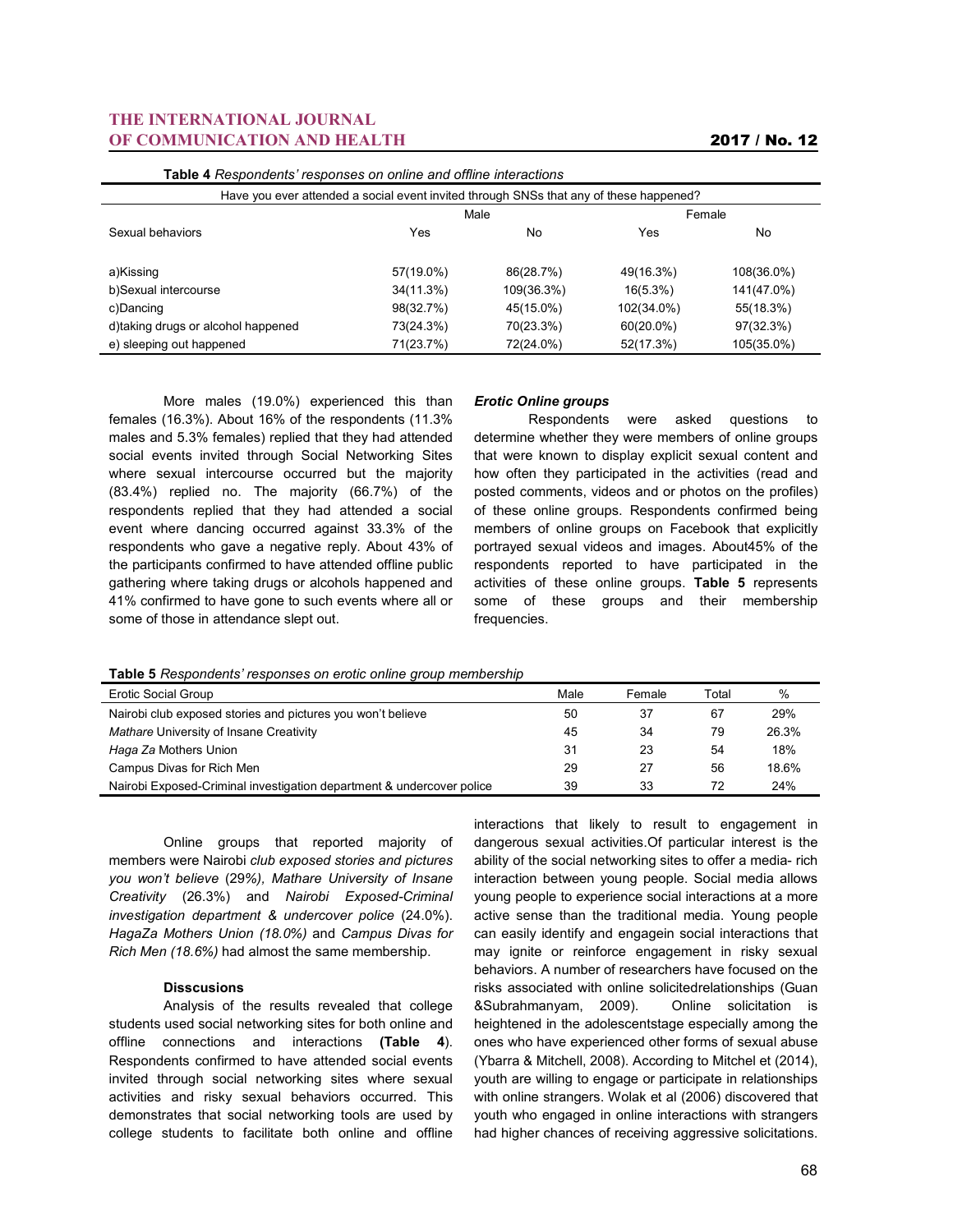This makes offline interactions that are establishedthrough online solicitations a concern due to such potential consequences. Guan &Subrahmanyam (2009) observe that internet related sex crimes are characterized by offline seduction that may begin with online sexual solicitations.

From the responses, some participants confirmed being members of online groups on Facebook dedicated to sexuality and sexual activities. About 45% of those who were members of such online erotic groups confirmed to have participated in the activities of these groups. It was revealed that these online groups draw membership from people who wish to share or express opinions and interests on sexuality, sexual activity and sexual escapades. The profiles of these online groups portray items related to all manner of sexual activity, sexual interests and other unconventional and bizarre sexual activities such homosexuality and lesbianism. The norm in these erotic groups' profiles are substantial amount of utterances of sexual talk in explicit language, encounter of sexual references and orientations, sexual attitudes**,** pictures and/or videos containing sexualized images of women and men, images and/or videos of suggestive or provocative behaviors such astouching genitals , depictions of exposed breasts, buttocks, or genitals, cleavage, large breasts, or provocative clothing, images and/or videos of nude or seminude male and female characters, images and/or videos of men and women engage in sexual intercourse, sometimes between members of opposites sex (homosexuality and lesbianism). Exposure of the youth to such sexualized environments is likely to affect normative perceptions. Researchers have speculated that these perceptions may result into problems that are likely to foster engagement in a variety of unhealthy and risky behaviors including initiating sexual intercourse early, online sexual solicitations, permissive sexual attitudes such as endorsement of oral sex as normative, acceptance of casual or premarital sex, vaginal sex than youth with less exposure to the same content (Martino et al, 2009; Njue et al, 2015)**.** Depictions of women in sexualized clothing may foster perception of women as sexual objects among youth, suggesting that the primary appeal for a woman is sexual appeal implying that women exist for sexual use.

#### **Conclusion and Recommendations**

The study concluded that college students are active users of social media and therefore are likely to be affected by the negative information portrayed in these platforms. The study however, did not intend to use the evidence gathered to support or reject the existence of a relationship between exposure and consumption of sexual content on social media and sexual attitude and behavior of college students. Future studies should investigate the nature of these relationships using other research approaches and methods in order substantially understand the role of social media in shaping sexual knowledge, attitudes and behavior of students.That is, further research should seek to establish the relationship between consumption of sexual information on social networking sites and sexual attitude in orderto statistically obtain precise assessments on individual exposure to sexual content and sexual knowledge, attitudes and behavior.

There is also need for vigorous content analysis of the portrayed and mediated sexual content being consumed by young people and this would greatly help ascertain the specific contexts and sexual imagery which the young people are exposed to.This information could provide rich insights about the images/videos and themes of sexual talk in these online tools.

The study also revealed that college students use these platforms to engage in online solicitations that are likely to lead to establishment of offline relationships that may result to dangerous sexual activities and behaviors. The study did not analyze the risks that are associated with youth participation in relationships with online strangers. Studies have found that youth who are actively engaged in risky online behaviors and interact freely with strangers online are likely to experience aggressive solicitations that may sometimes lead to online sexual crimes such harassmentand abuse. Evidence has also linked heightened online solicitations among youth to lack of proper parental guidance, sexual abuse and parent conflicts (Mitchell et al, 2014). Further research is needed to determine the extent to which youthwho engage in online solicitations are at risk of online relatedsexual abuse and harassment.

Overall, the researcher suggests that it is important to educate and socialize young adults toward the use and abuse of their online platforms and make them understand the effects of online solicitations and pornography.

#### **Study Limitations**

The results of this study are based on only one college and not in any way a nationally representative sample, so we must not generalize the findings to the wider youth population. The descriptive survey design used in this study does not allow the establishment of the cause and effect. The researchers did not measure the effects of peer dynamics on engagement in sexual behaviors and activities in social networking activities. Participants were asked to complete the questionnaire and give it out immediately. This may have had the potential to reduce the amount of details one could rememberabout their online activities.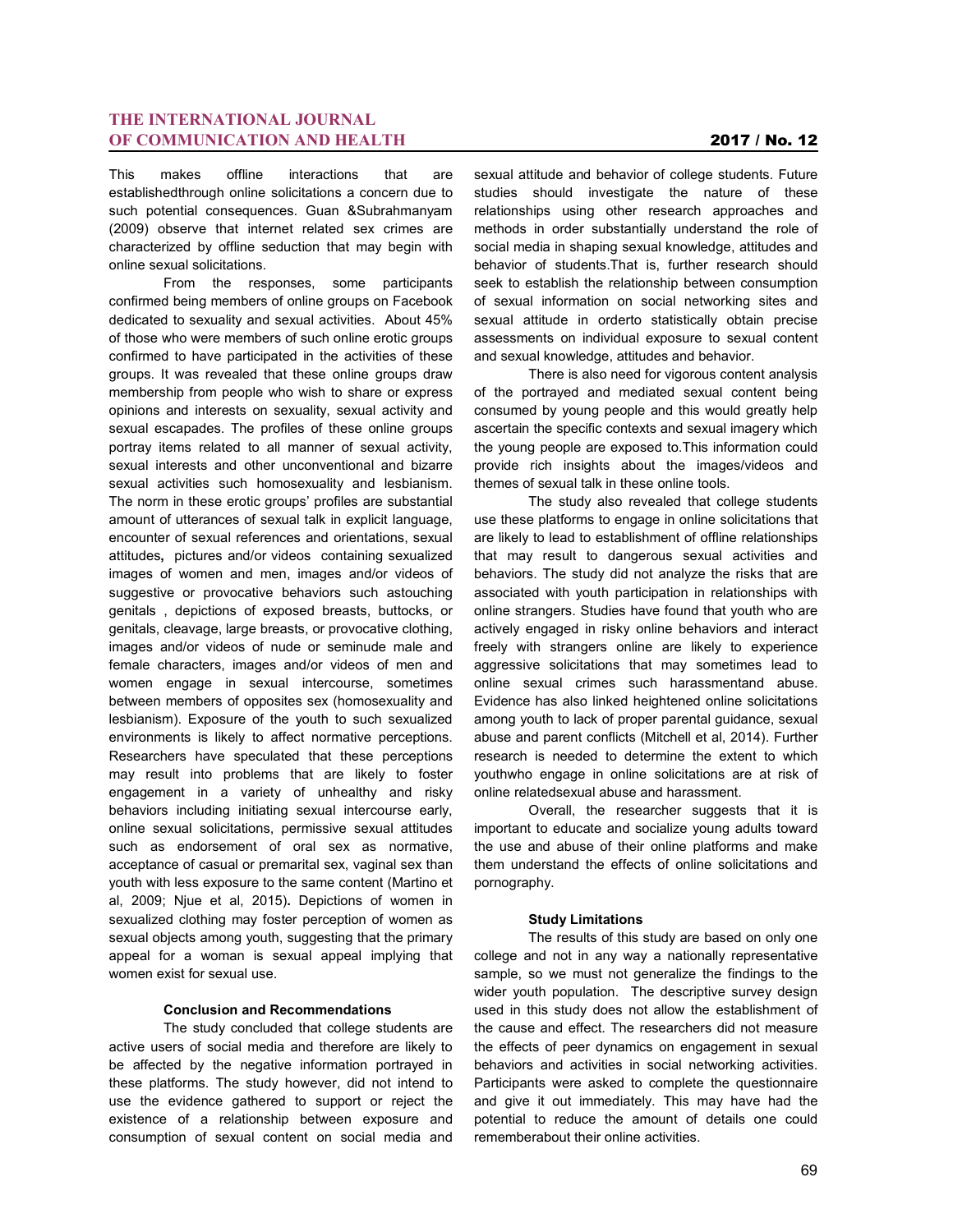#### **Study Implications**

Social networking sites are at the forefront of sexual socialization of the youth especially given their expanding and accessibility nature. Sexuality and sexual activities in most African cultures are shrouded in taboos and myths and therefore parents, teachers and religious leaders rarely discuss sexual matters openly with young people. Online sexual activities and interactions in such cases become important source of sexual information. Studies suggest that peer groups influence individual and group perceptions on sexual media contents and this greatly affects the selection and use of sexual media and their subsequent effects. It is therefore very important to investigate how young people engage in online sexual activities. Drawing from the popularity of social networking sites, young people are using these

platforms to seek sexual partners who they sometimes later meet and engage in sexual activities offline.

Establishing how peer groups influence individual and group online sexual activities will help understand and discuss the effect of use of social media for sexual interactions and solicitations. When we know the potential impact of social networking sites on young people's sexual health, we can equip them with necessary skills required to practice safe online sexual interactions. This information will also be useful in crafting mechanisms for promoting improvement of adolescent sexual health and media especially on issues relating to government regulation, media policy and advocacy, sexual health campaigns and safe online interactions.

#### **References**

- Bale, C. (2011). Raunch or romance? Framing and interpreting the relationship between sexualised culture and young people's sexual health. *Sex Education*, 11(3), 303–313.
- Barber, J. (2011). *Objectification of Women in Media*. Retrieved on 13 September 2012 from: https://sites.google.com/a/uw.edu/media-and-change/content/objectification-of-women-in-media
- Barkhuus, L & Tashiro, J. (2012). *Student socialization in the age of Facebook*. Proceedings of the SIGCHI Conference on Human Factors in Computing Systems.
- Brown, J. D, Keller, S & Stern, S. (2009). Sexuality, Sexting, and Sex Ed: Adolescents and the Media. *The Prevention Researcher*, 16 (4), 12-16
- Chika, E. N. & Ojih, E. (2013). Social Networking Sites as Tools for Sexual Perversion among Students of University Of Nigeri. *New Media and Mass Communication*, 9, 2224-3267
- Collins, R. L., Steven C., Martino, S. C & Shaw, R. (2011). *Influence of New Media on Adolescent Sexual Health: Evidence and Opportunities*. Retrieved on 23 June 2012 from: http://aspe.hhs.gov/hsp/11/AdolescentSexualActivity/NewMediaLitRev
- Evers C.W., Albury, K., Paul Byron., P & Crawford, K. (2013). Young People, Social Media, Social Network Sites and Sexual Health Communication in Australia: "This is Funny, You Should Watch It". *International Journal of Communication*, 7, 263– 280/1932–8036
- Feona, A & Clarissa, S. (2014). Porn Studies: an introduction, *Porn Studies*, 1, 1-2, 1-6; DOI: 10.1080/23268743.2014.887308
- Fisher D. A et al. (2009). Televised sexual content and parental mediation: Influences on adolescent sexuality. *Media Psychology*, 12(2), 121–147
- Grimus. M. (2014). *Mobile Phones and Gender: Chances and Challenges in Education around the World*. Retrieved on 19 January 2013 from: http://www.education-and gender.eu/edge/pdf/MOBILE\_PHONES\_AND\_GENDER\_13.pdf
- Gruber, E & Grube J. W. (2000). Adolescent sexuality and the media: A review of current knowledge and implications. *Western Journal of Medicine*, 172 (3), 210–214.
- Guan, S. A & Subrahmanyam, K. (2009). Youth Internet use: risks and opportunities. DOI:10.1097/YCO.0b013e32832bd7e0
- Jamison, J., Karlan.D & Raffler. P. (2013). Mixed Method Evaluation of a Passive mHealth Sexual Information Texting Service in Uganda: Retrieved on 9 December 2012 from: http://www.nber.org/papers/w19107.pdf; DOI:10.3386/w19107
- Kelleher, T & Sweetser, K. (2012). Social Media Adoption Among University Communicators, *Journal of Public Relations Research*, 24 (2), 105-122
- Kisilevich, S & Last, M. (2012). *Exploring gender differences in member profiles of an online dating site across 35 countries*. Retrieved on 25 October, 2013 from: https://pdfs.semanticscholar.org/7df1/650840aa75502eee4c4915e42d75c93b0230.pdf
- Makori R.K., Onyango R.O., Kakai, R & Osero , O.S .(2011). Community Attitudes Towards Male Involvement in Home Based Care Activities for People Living with HIV and AIDS in Maseno Division, Western Kenya. *Journal of Public Health and Epidemiology*, 3(11), 503 – 512
- Manganello, J. A. et al. (2010). Adolescent Judgment of Sexual Content on Television: Implications for Future Content Analysis Research, *Journal of Sex Research*, 47 (4), 364-373